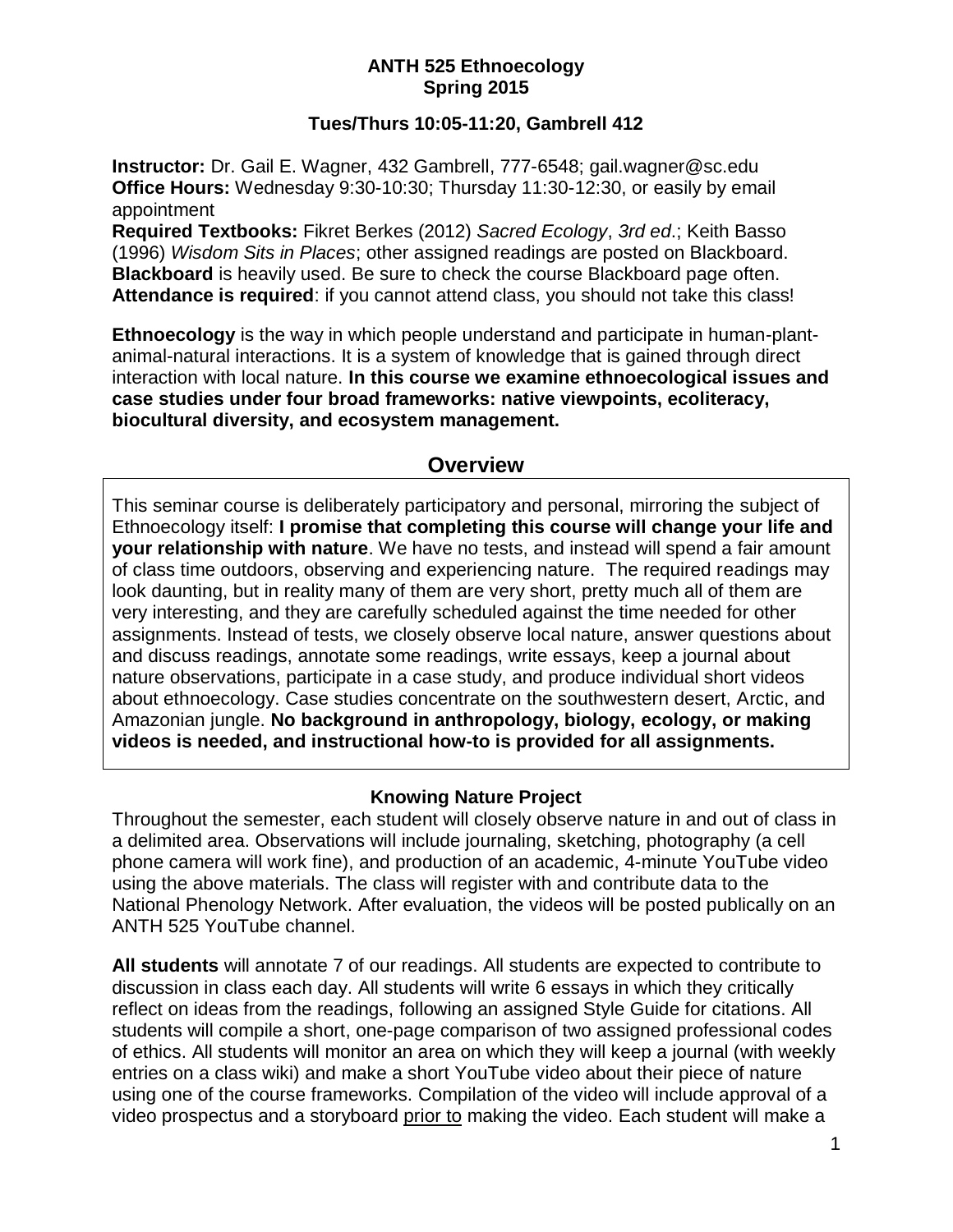presentation of their video at the conclusion of the semester, during the final examination time.

**Undergraduate students** will annotate (generally 1-3 paragraphs) 7 required articles (marked in bold and underlined on the syllabus). Each of their 6 essays are expected to be 2-3 pages in length. They complete online 2-point quizzes on 20 assigned (nonannotated) readings prior to class on the day the reading is discussed. They can gain extra credit by taking the additional 13 online quizzes for the graduate-student readings.

**Graduate students** are graded to a higher standard than are undergraduate students, and on displaying leadership in all classroom discussions. Graduate students are assigned a heavier reading load than are undergraduate students. They will annotate 7 required articles (marked in bold and underlined on the syllabus), plus 4 more readings of their choice (one from the graduate readings from each section of the course). Their essays are expected to be 4-5 pages in length.

#### **Learning Objectives.** Students who complete this class can:

- Describe the basic issues in ethnoecology in each of the four course frameworks (indigenous viewpoints, ecoliteracy, biocultural diversity, ecosystem management);
- Compare ethnoecological management to western ecosystem management;
- Gain skills and experience in observing nearby nature and participating in a national study on climate change;
- List and discuss the variety of ethical issues involved in human subject research and intellectual property rights;
- Develop effective discussion skills and skills in thinking critically;
- Develop electronic-based research skills and techniques;
- Improve annotation and writing skills, and be able to follow a professional style guide;
- Develop digital storytelling skills and be able to make and post a YouTube video;
- Develop a sense of intellectual curiosity through observation, research and investigation.

**ACADEMIC INTEGRITY:** You are expected to practice the highest possible standards of academic integrity. Any deviation from this expectation will result in a minimum of your failing the assignment, and may result in additional, more severe disciplinary measures up to and including referring you to the Office of Academic Integrity. For more information, see the Carolina Community Student Handbook. Remember that the first tenet of the Carolinian Creed is, "I will practice personal and academic integrity."

**CLASSROOM BEHAVIOR:** You are expected to practice mindfulness: display respect and consideration for others in the class and for the places we meet. Contribute to balance and harmony in our academic environment.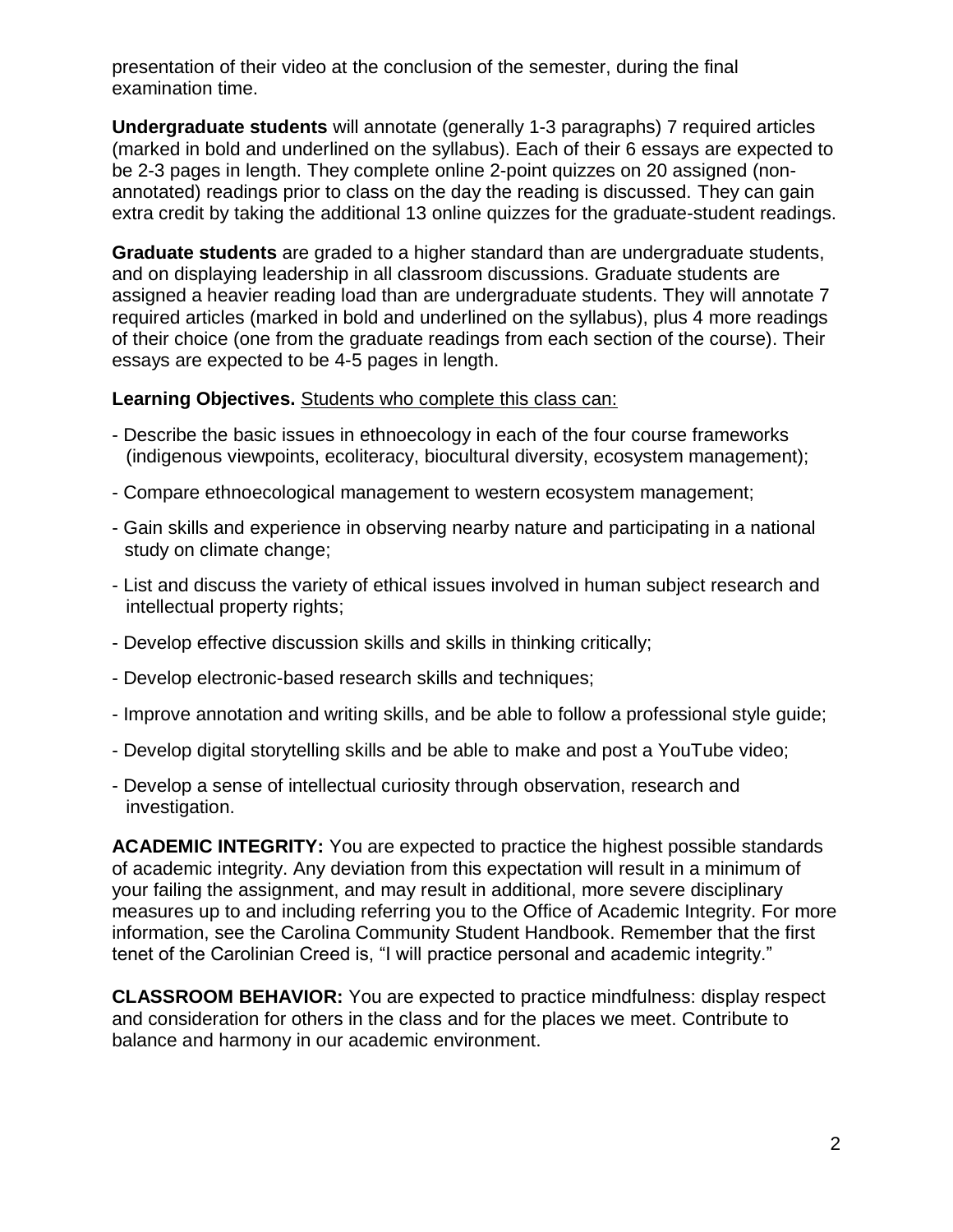### **GRADES WILL BE BASED ON THE FOLLOWING out of 200 possible points:**

Each day missed beyond 3 days (the equivalent of 1.5 weeks) =  $1\%$  off your total score.

| Undergraduate students          | points | percent    | <b>Notes</b>           |
|---------------------------------|--------|------------|------------------------|
| 6 Essays (10 pts each)          | 60     | <b>30%</b> | (2-3 pages each)       |
| Nature video and process        | 60     | $30\%$     | (4 minutes)            |
| Nature journal in class wiki    | 35     | 17.5%      | (1x-2x entries weekly) |
| 7 Annotations (2 or 3 pts each) | 20     | 10%        | (1-3 paragraphs each)  |
| Participation/assignments       | 15     | 7.5%       |                        |
| 20 online reading quizzes       | 10     | $5\%$      | (divide total by 4)    |
|                                 |        |            |                        |

| <b>Graduate students</b>        | points | percent | <b>Notes</b>          |  |
|---------------------------------|--------|---------|-----------------------|--|
| 6 Essays (12 pts each)          | 66     | 33%     | (4-5 pages each)      |  |
| Nature video and process        | 60     | 30%     | (4 minutes)           |  |
| 11 Annotations (2-2.5 pts each) | 27     | 13.5%   | (1-3 paragraphs each) |  |
| Participation/assignments       | 20     | 10%     |                       |  |
| Nature journal in class wiki    | 16     | 8%      | (2x entries weekly)   |  |
| 33 Online reading quizzes       | 11     | 5.5%    | (divide total by 6)   |  |

#### **Grading Scale:**

| A  | 181.5-200.0 pts | $(91-100\%)$   |
|----|-----------------|----------------|
| B+ | 173.5-181.0 pts | $(87-90.5%)$   |
| B  | 159.5-173.0 pts | $(80 - 86.5%)$ |
| C+ | 151.5-159.0 pts | $(76-79.5%)$   |
| C. | 129.5-151.0 pts | $(65-75.5%)$   |
| D+ | 121.5-129.0 pts | $(61 - 64.5%)$ |
| D  | 100.0-121.0 pts | $(50-60.5%)$   |
| F. | $<$ 100.0 pts   | (<50%)         |
|    |                 |                |

### **Films shown in class:**

Coughlan, Donald (18 min)

1997 *Hopi: Corn is Life*. American Indian Video Series.

David, Wade

2003 Dreams from Endangered Cultures. TED talks. (21:51 min)

http://www.ted.com/talks/wade\_davis\_on\_endangered\_cultures/

Easterling, Nancy

- 2001 *Take a Closer Look: Plants and the Cherokee*. (26 min) Cooperative effort by the North Carolina Botanical Garden, The Museum of the Cherokee Indian, and Laurel Hill Press.
- Jennings, Katie

2006 *Teachings of the Tree People: The Work of Bruce Miller*. (58 min) An Islandwood Production, Washington.

Turner, Terry (52 min)

1989 *The Kayapo: Out of the Forest*. (Disappearing World Series) Granada Television.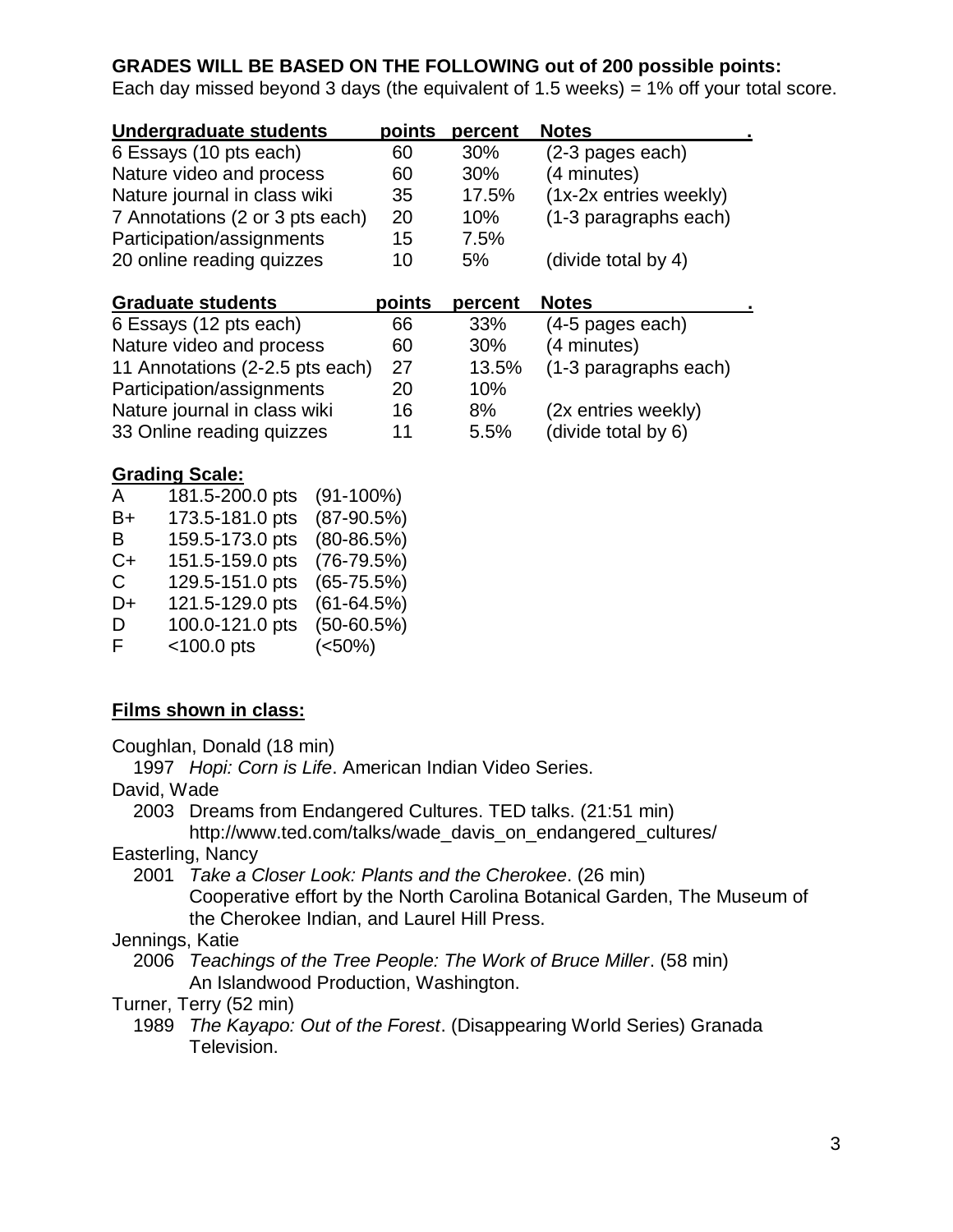#### **Proposed Syllabus** [**U**=Undergraduate students; **G**=Graduate students] **underlined** = annotation due

- **Jan** 13 Why Ethnoecology and Knowing Nature are Important.
	- 15 **Knowing Nature Project** initiation and imagining *Read:* Berg 2005; Lee and Balick 2006; Schultz 2009
	- 20 Traditional Ecological Knowledge/Indigenous Knowledge Overview How to annotate and follow Style Guide *Read 1:* Berkes-Sacred, Intro and Ch. 1 (**G1**: also Hunn 1999)

# **Native Viewpoints**

- 22 Worldview Structure *Read 2:* Margolin 2005, **Salmon 2000** (**G2**: also Johnson and Murton 2007)
- 27 *Teachings of the Tree People* (58 min) *Read 3:* Berkes-Sacred, Ch. 5 (**G3**: also Anderson 1996) Assigned: Essay on Personal Worldview
- 29 Knowledge of Place *Read 4:* Basso 1996, Ch. 1
- **Feb** 3 Place-based Knowledge *Read 5:* Basso 1996, Ch. 2-3 **DUE:** Essay on Personal Worldview
	- 5 Wisdom Sits in Places *Read:* Basso 1996, **Ch. 4** and Epilogue

## **Ecoliteracy**

- 10 Naming Nature *Read 6:* Anggoro et al. 2008; Balmford et al. 2002 **DUE:** Essay on Native Viewpoints
- 12 Children and Nature *Read 7:* Bixler and Floyd 1997; Ruiz-Mallén et al. 2013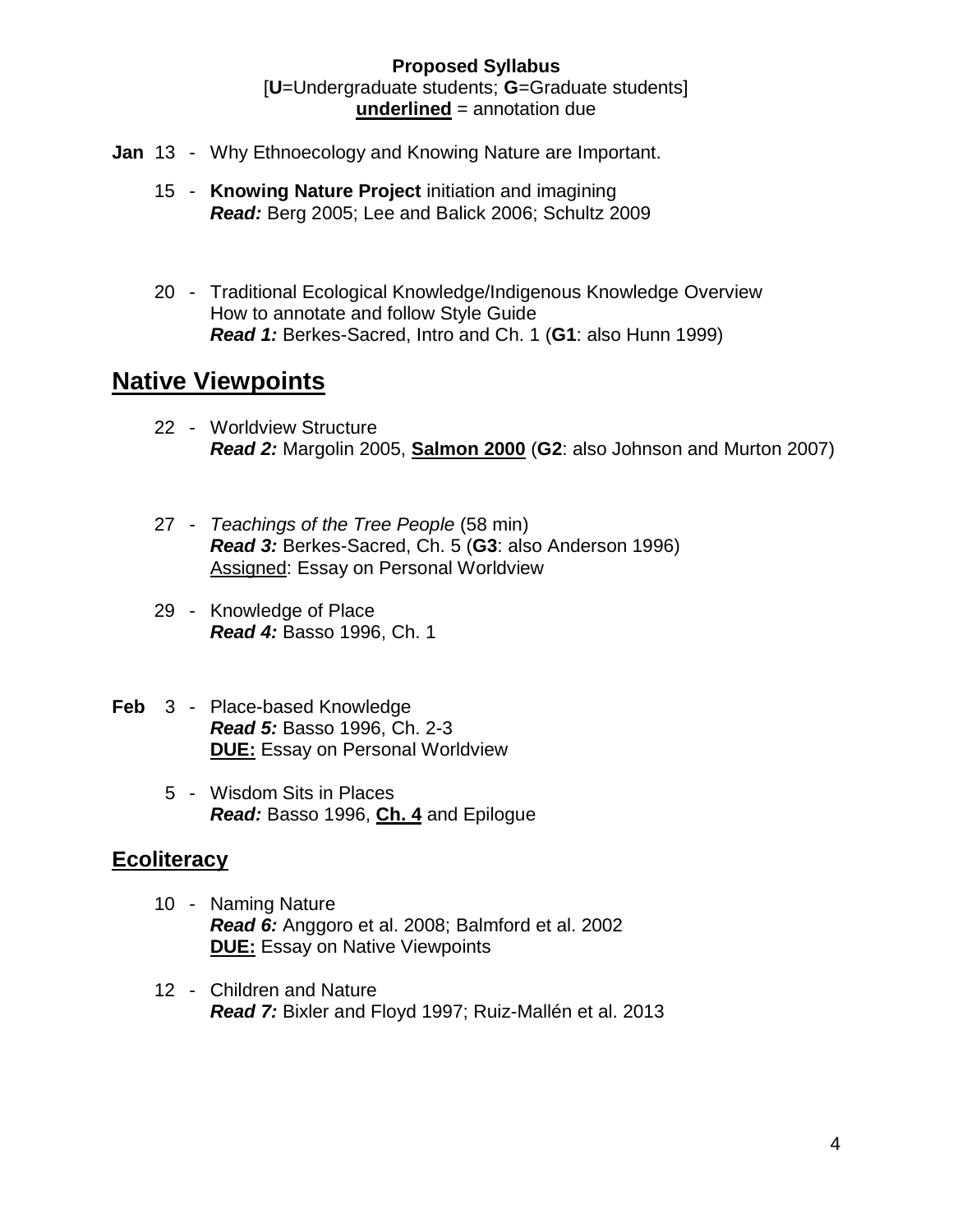- 17 Virtual Nature *Read 8:* **Zaradic and Pergams 2007**; Dissanayake 2007 (**G4**: also Levi and Kocher 1999)
- 19 Botanical Knowledge *Read 9:* Wagner 2008 (**G5**: also Biró et al. 2014)
- 24 Knowing Nature *Plants and the Cherokee (26 minutes) Read:* **Pilgrim et al. 2008** (**G6**: also Reyes-García et al. 2013)

# **Biocultural Diversity**

- 26 Introduction to Biocultural Diversity. *Dreams from Endangered Cultures (22 min) Read 10:* Carder 2008:10-11; Maffi 2008:34-35; Martin 2008:12-15 (all in *Resurgence* magazine) (**G7**: also Nazarea 1998)
- **Mar** 3 Language and Meaning *Read 11:* Maffi 2002; Brown 2000 **DUE:** Essay on Ecoliteracy
	- 5 Ethnoscience [**Midpoint]** *Read 12:* Berkes-Sacred, Ch. 3
	- **9-13 - Spring Break, no classes**
		- 17 Ethical Issues and Declaration on the Rights of Indigenous Peoples *Read 13:* Mander 2008 (pp. 6-9 in *Resurgence* magazine); Berkes-Sacred, Ch. 2 pp. 36-38, 51-52; skim Declaration (**G8**: also Posey 1999) **DUE:** Comparison of AAA and ISE Codes of Ethics
		- 19 Indigenous Viewpoints *Read:* **Posey 1998** (**G9**: also Posey 2002a)
		- 24 Western Viewpoints *Read 14:* Lindemann-Mathies and Bose 2008 (**G10**: also Anadon et al. 2009; McClatchey et al. 2009)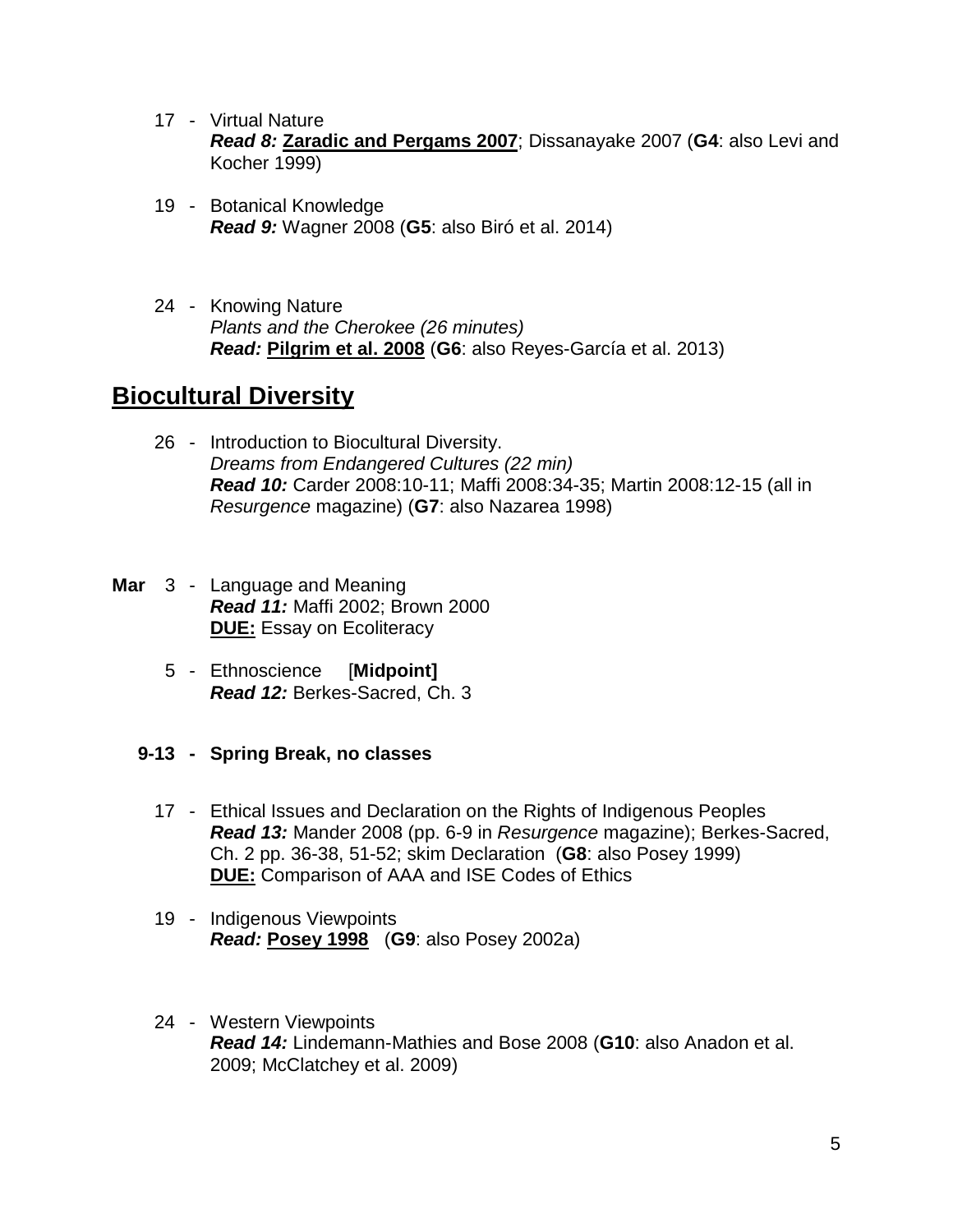# **Ecosystem Management**

- 26 Rethinking Ecosystem Management *Read 15:* Berkes-Sacred, Ch. 4; Berkes et al. 2000 Assigned: Of Silt and Ancient Voices: Water and the Zuni Land and People **DUE:** essay on Biocultural Diversity
- 31 **Case Study:** Water and the Zuni Land and People *The Hopi: Corn is Life (18 minutes) Read:* Part II (Becoming an expert witness)(**G**: Wall & Massayesva 2004)
- **Apr** 2 **Case Study:** Water and the Zuni Land and People *Read:* Part III Expert Witness Teams Go to Court
	- 7 Resilience and Cycling *Read:* **Holling 2001** (**G11**: also Reyes-García et al. 2014)
	- 9 **Case Study:** Saving Amazonian Ecosystems *The Kayapo: Out of the Forest (52 minutes) Read 16:* Flannigan 2005; Posey 2002b, 2008:16-17 in *Resurgence* magazine) (**G12:** also Balée 2013)
	- 14 **Case Study:** Cree Hunting and Fishing *Read 17:* Berkes-Sacred, Ch. 6-7
	- 16 Comanagement Systems *Read 18:* **Ollson et al. 2004**; Pretty 2003
	- 21 Reimagining Ecosystem Management *Read 19:* Berkes-Sacred, Ch. 9, 11; Berkes 2004 (**G13**: also Lertzman 2009) **DUE:** essay on Ecosystem Management
	- 23 Advocating Ethnoecology *Read 20:* Hunn 2006; Berkes-Sacred, Ch. 12 (**G**: also Ellis 2005; Reid et al. 2014)

**DUE:** by noon on Tuesday, April 28: Final Essay **DUE:** by noon on Friday, May 1: Video loaded onto YouTube

> Final Exam time is Tuesday, May 5th, 9:00-11:30 am **Presentation of Knowing Nature videos**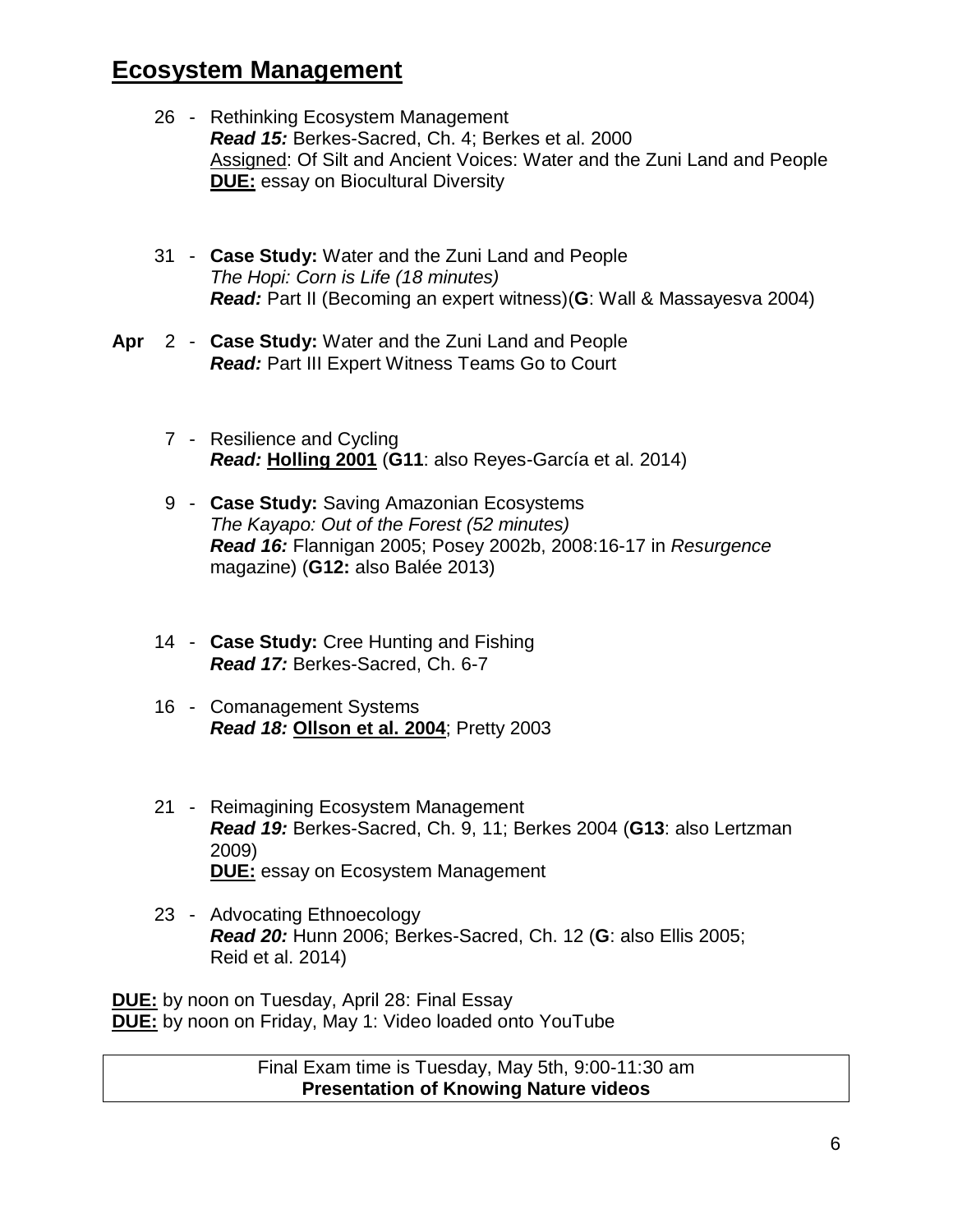#### **ANTH 525 Ethnoecology Reading List Spring 2015**

Readings not in our textbooks are listed in chronological order, and will be discussed on the day listed (**G**: required of graduate students only, who will lead discussion on that reading for that day). Make certain to refer to the syllabus for the full list of required readings, and to see whether a reading is marked solely for graduate students (here indicated by an asterisk\*). **Bolded readings** are required to be annotated, due on the day indicated.

### **Jan. 15**

Berg, Peter

- 2005 Finding Your Own Bioregion. In *Ecological Literacy: Educating Our Children for a Sustainable World*, edited by Michael K. Stone and Zenobia Barlow, pp. 126- 131. Sierra Club Books, San Francisco, CA.
- Lee, Roberta and Michael J. Balick
	- 2006 Chronobiology: It's About Time. *Explore* 2(5):442-445.
- Schultz, P. Wesley
	- 2009 The Moral Call of the Wild: A Study Suggests that Spending Time in Nature Changes Our Values. *Scientific American* online, December 1. http://www.scientificamerican.com/article.cfm?id=moral-call-of-the-wild Accessed 6 January 2011.
- **Jan. 20** [Berkes-Sacred, Intro and Ch. 1]
- \* Hunn, Eugene S.
	- 1999 The Value of Subsistence for the Future of the World. In *Ethnoecology: Situated Knowledge/Located Lives*, edited by Virginia D. Nazarea, pp. 23-36. University of Arizona Press, Tucson.

# **Native Viewpoints**

### **Jan. 22**

\* Johnson, Jay T. and Brian Murton

2007 Re/placing Native Science: Indigenous Voices in Contemporary Constructions of Nature. *Geographical Research* 45(2):121-129.

#### Margolin, Malcolm

2005 Indian Pedagogy: A Look at Traditional California Indian Teaching Techniques. In *Ecological Literacy: Educating Our Children for a Sustainable World*, edited by Michael K. Stone and Zenobia Barlow, pp. 67-79. Sierra Club Books, San Francisco, CA.

### **Salmon, Enrique**

2000 Kincentric Ecology: Indigenous Perceptions of the Human-Nature Relationship. *Ecological Applications* 10(5):1327-1332.

## **Jan. 27** [Berkes-Sacred, Ch. 5]

### \* Anderson, E. N.

1996 Learning from the Land Otter: Religious Representation of Traditional Resource Management. In *Ecologies of the Heart: Emotion, Belief, and the Environment*, by E. N. Anderson, pp. 54-72. Oxford University Press, New York.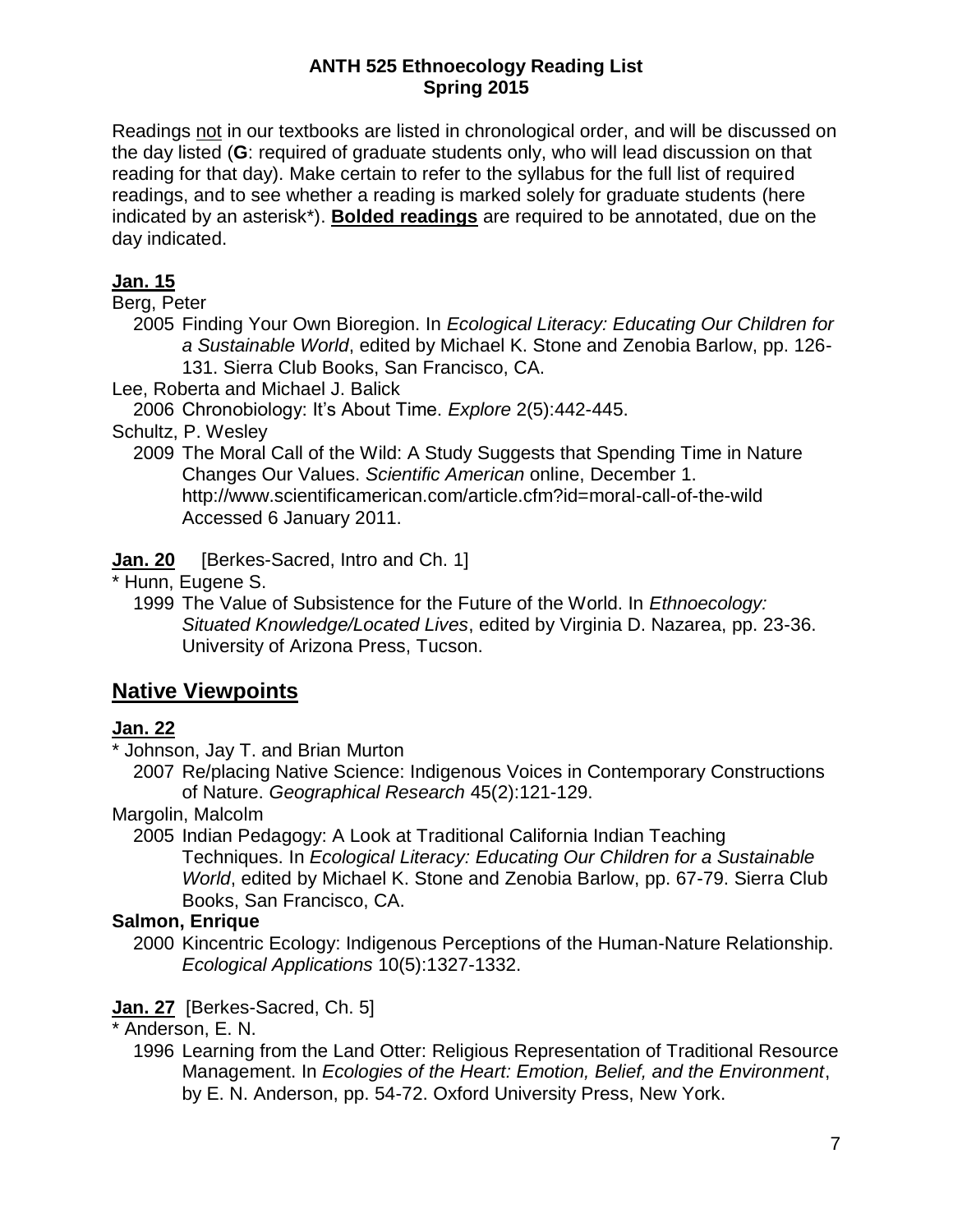# **Ecoliteracy**

## **Feb. 10**

Anggoro, Florencia K., Sandra R. Waxman, and Douglas L. Medin

2008 Naming Practices and the Acquisition of Key Biological Concepts: Evidence from English and Indonesian. *Psychological Science* 19(4):314-319.

Balmford, Andrew, Lizzie Clegg, Tim Coulson, and Jennie Taylor 2002 Why Conservationists Should Heed Pokemon. *Science* 295(5564):2367.

# **Feb. 12**

Bixler, Robert D. and Myron F. Floyd

1997 Nature is Scary, Disgusting, and Uncomfortable. *Environment and Behavior* 29(4):443-462.

Ruiz-Mallén, Isabel, Carla Morsello, Victoria Reyes-García, and Renata Barros Marcondes De Faria

2013 Children's Use of Time and Traditional Ecological Learning. A Case Study in Two Amazonian Indigenous Societies. *Learning and Individual Differences* 27:213-222.

# **Feb. 17**

Dissanayake, Ellen

- 2007 Comment on "Videophilia". *Journal of Developmental Processes* 2(1):145- 147.
- \* Levi, Daniel and Sarah Kocher

1999 Virtual Nature: The Future Effects of Information Technology on our Relationship to Nature. *Environment and Behavior* 31(2):203-226.

### **Zaradic, Patricia A. and Oliver R. W. Pergams**

2007 Videophilia: Implications for Childhood Development and Conservation. *Journal of Developmental Processes* 2(1):130-144.

# **Feb. 19**

\* Biró, Éva, Dániel Babai, Judit Bódis, and Zsolt Molnár

2014 Lack of Knowledge or Loss of Knowledge? Traditional Ecological Knowledge of Population Dynamics of Threatened Plant Species in East-Central Europe. *Journal for Nature Conservation* 22:318-325.

Wagner, Gail E.

2008 Botanical Knowledge of a Group of College Students in South Carolina, U.S.A. *Ethnobotany Research & Applications* 6:443-458.

# **Feb. 24**

## **Pilgrim, Sarah, Leanne C. Cullen, David J. Smith, and Jules Pretty**

- 2008 Ecological Knowledge is Lost in Wealthier Communities and Countries. *Environmental Science & Technology* 42(4):1004-1009.
- \* Reyes-García, Victoria, Ana C. Luz, Maximilien Gueze, Jaime Paneque-Gálvez,
- Manuel J. Macía, Martí Orta-Martínez, Joan Pino, and TAPS Bolivian Study Team
	- 2013 Secular Trends on Traditional Ecological Knowledge: An Analysis of Changes in Different Domains of Knowledge among Tsimane' Men. *Learning and Individual Differences* 27:206-212.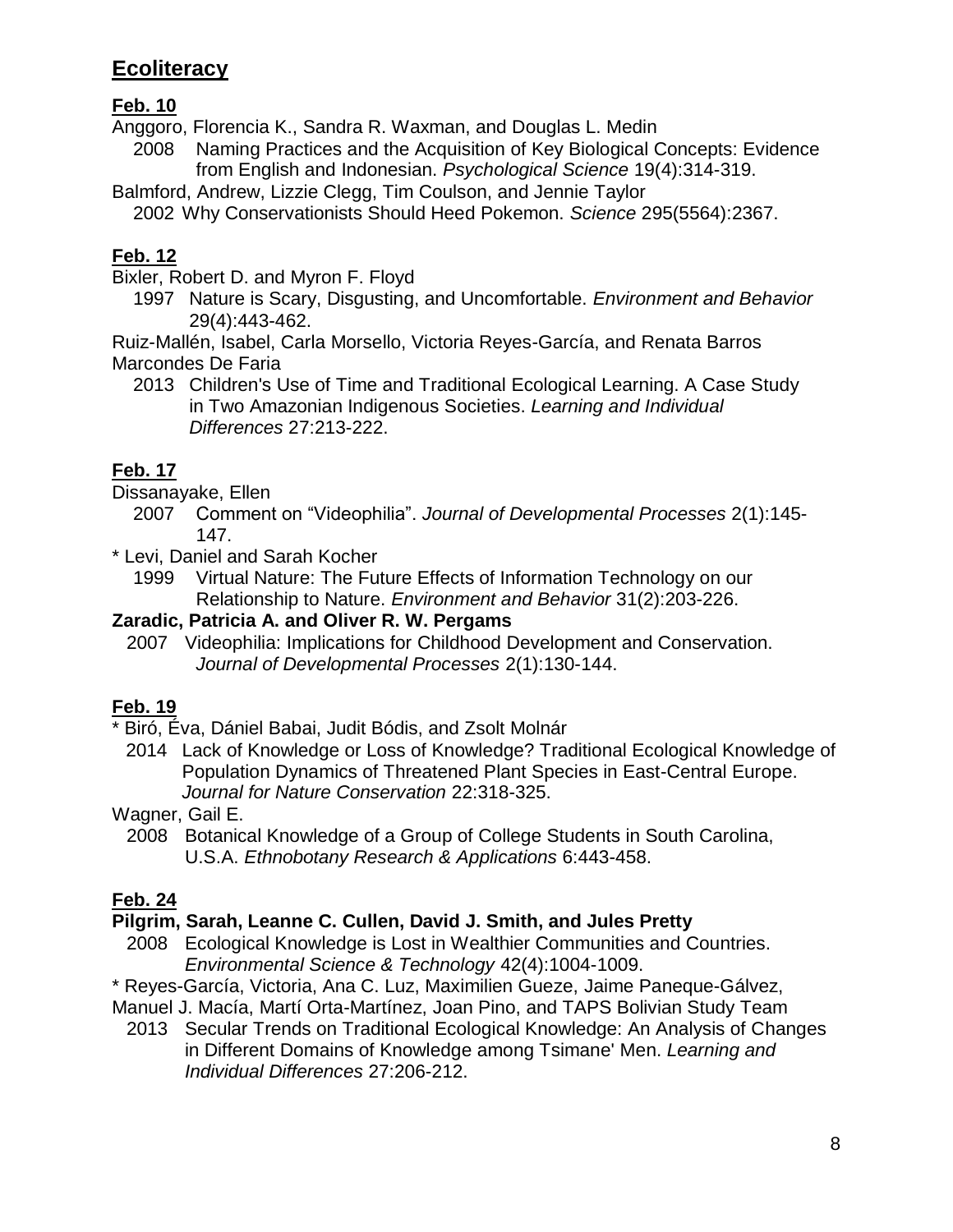# **Biocultural Diversity**

### **Feb. 26**

Carder, Maurice

2008 A Word of Difference. *Resurgence* 250:34-35.

Maffi, Luisa

2008 Cultural Vitality. *Resurgence* 250:10-11.

Martin, Gary J.

- 2008 Restoring Resilience. *Resurgence* 250:12-15.
- \* Nazarea, Virginia D.
	- 1998 Of Memories and Varieties: Complementation between Cultural and Genetic Diversity. In *Cultural Memory and Biodiversity*, by Virginia D. Nazarea, pp. 1-14. University of Arizona Press, Tucson.

# **Mar. 3**

Brown, Cecil H.

2000 Folk Classification: An Introduction. In *Ethnobotany: A Reader*, edited by Paul E. Minnis, pp. 65-68. University of Oklahoma Press, Norman.

Maffi, Luisa

2002 Endangered Languages, Endangered Knowledge. *International Social Science Journal* 173:385-393.

## **Mar. 17**

AAA Codes of Ethics

Declaration on the Rights of Indigenous Peoples

ISE Code of Ethics

Mander, Jerry

2008 Declaration of Dignity. *Resurgence* 250:6-9.

\* Posey, Darrell A.

1999 Safeguarding Traditional Resource Rights of Indigenous Peoples. In *Ethno-Ecology: Situated Knowledge/Located Lives*, edited by Virginia D. Nazarea, pp. 217-229. University of Arizona Press, Tucson.

# **Mar. 19**

## **Posey, Darrell A.**

**1998** Diachronic Ecotones and Anthropogenic Landscapes in Amazonia: Contesting the Consciousness of Conservation. In *Advances in Historical Ecology*, edited by William Balée, pp. 104-118. Columbia University Press, New York.

\* 2002a The Science of the Mebengokre. In *Kayapo Ethnoecology and Culture,* by Darrel A. Posey, edited by Kristina Plenderleith, pp. 3-11. Routledge, London.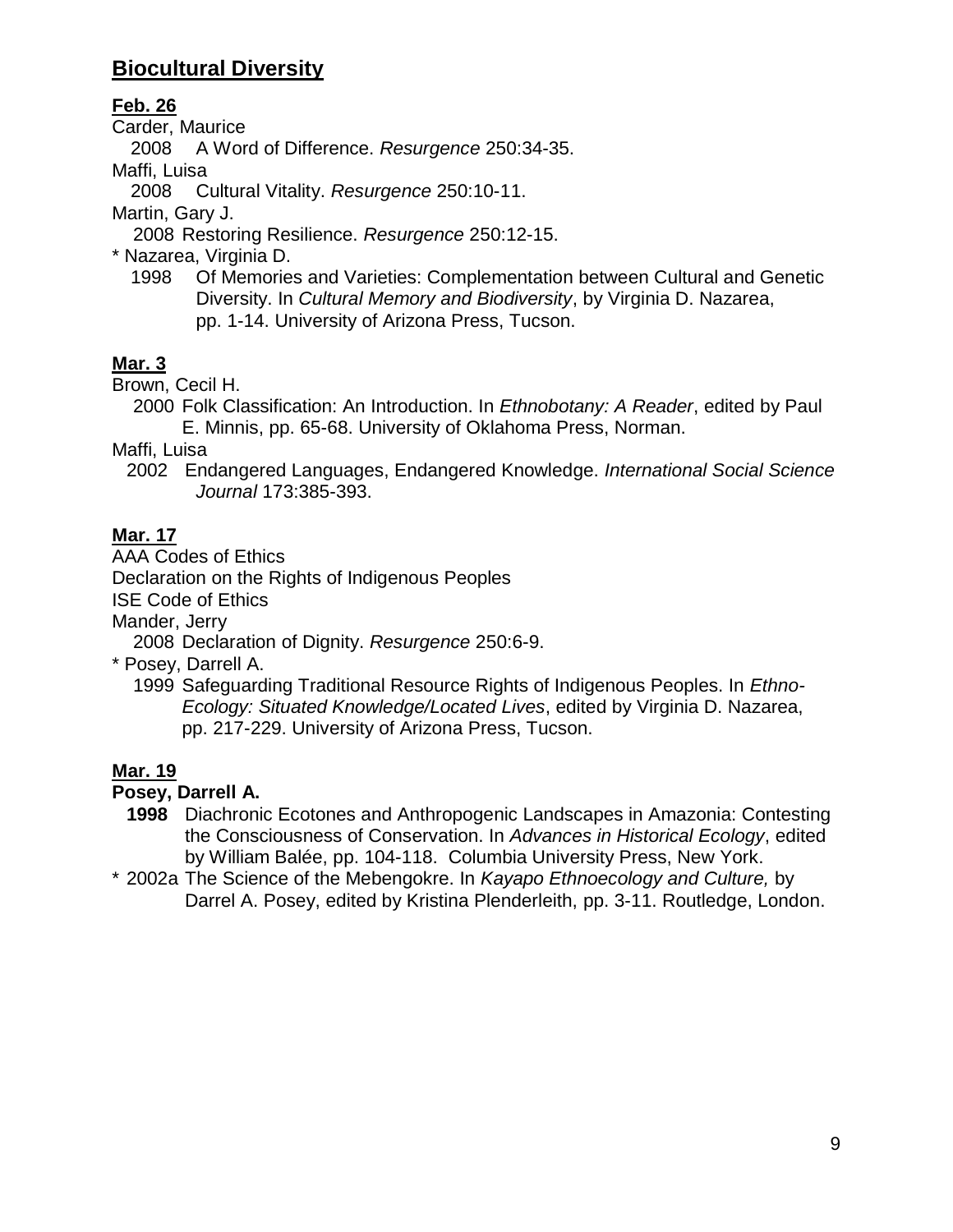### **Mar. 24**

\* Anadon, Jose Daniel, Andres Gimenez, Ruben Ballestar, and Irene Perez

2009 Evaluation of Local Ecological Knowledge as a Method for Collecting Extensive Data on Animal Abundance. *Conservation Biology* 23(3):617-625.

Lindemann-Mathies, Petra and Elisabeth Bose

2008 How Many Species Are There? Public Understanding and Awareness of Biodiversity in Switzerland. *Human Ecology* 36:731-742.

\* McClatchey, Will, David Reedy, Valentina Savo, Alonso Verde, and José Fajardo Rodríquez

2014 The Long-Term Investment Strategy: Orchardists Observing and Reacting to Change. *Journal of Ethnobiology* 34(3):335-358.

# **Ecosystem Management**

**Mar. 26** [Berkes-Sacred, Ch. 4]

Berkes, Fikret., Johan Colding, and Carl Folke

2000 Rediscovery of Traditional Ecological Knowledge as Adaptive Management. *Ecological Applications* 10:1251-1262.

### **Mar. 31**

\* Masayesva, Virgil and Dennis Wall

2004 People of the Corn: Teachings in Hopi Traditional Agriculture, Spirituality, and Sustainability. *American Indian Quarterly* 28(3&4):435-453.

## **Apr. 7**

## **Holling, C. S.**

2001 Understanding the Complexity of Economic, Ecological, and Social Systems. *Ecosystems* 4:390-405.

\* Reyes-García, Victoria, Laura Aceituno-Mata, Laura Calvet-Mir, Teresa Garnatje, Erik Gómez-Baggethun, Juan J. Lastra, Ricardo Ontillera, Montserrat Parada, Montserrat Rigat, Joan Vallès, Sara Vila, and Manuel Pardo-de-Santayana

2014 Resilience of Traditional Knowledge Systems: The Case of Agricultural Knowledge in Home Gardens of the Iberian Peninsula. *Global Environmental Change* 24:223-231.

# **Apr. 9**

Balée, William

2013 From Their Point of View. In *Cultural Forests of the Amazon: A Historical Ecology of People and Their Landscapes*, by William Balée, pp. 123-131. University of Alabama Press, Tuscaloosa.

Flannigan, Jenna

2005 Where the Inside Meets the Outside: Exploring Kayapo Cosmology and Cultural Maintenance. *Undercurrent* 2(1):17-24.

Posey, Darrel A.

- 2002b From Warclubs to Words. The Kayapo Indian Protests Against Amazonian Dams: Successes, Alliances, and Unending Battles. In *Kayapo Ethnoecology and Culture,* by Darrel A. Posey, edited by Kristina Plenderleith, pp. 221-233. Routledge, London.
- 2008 Sacred Creation. *Resurgence* 250:16-17.